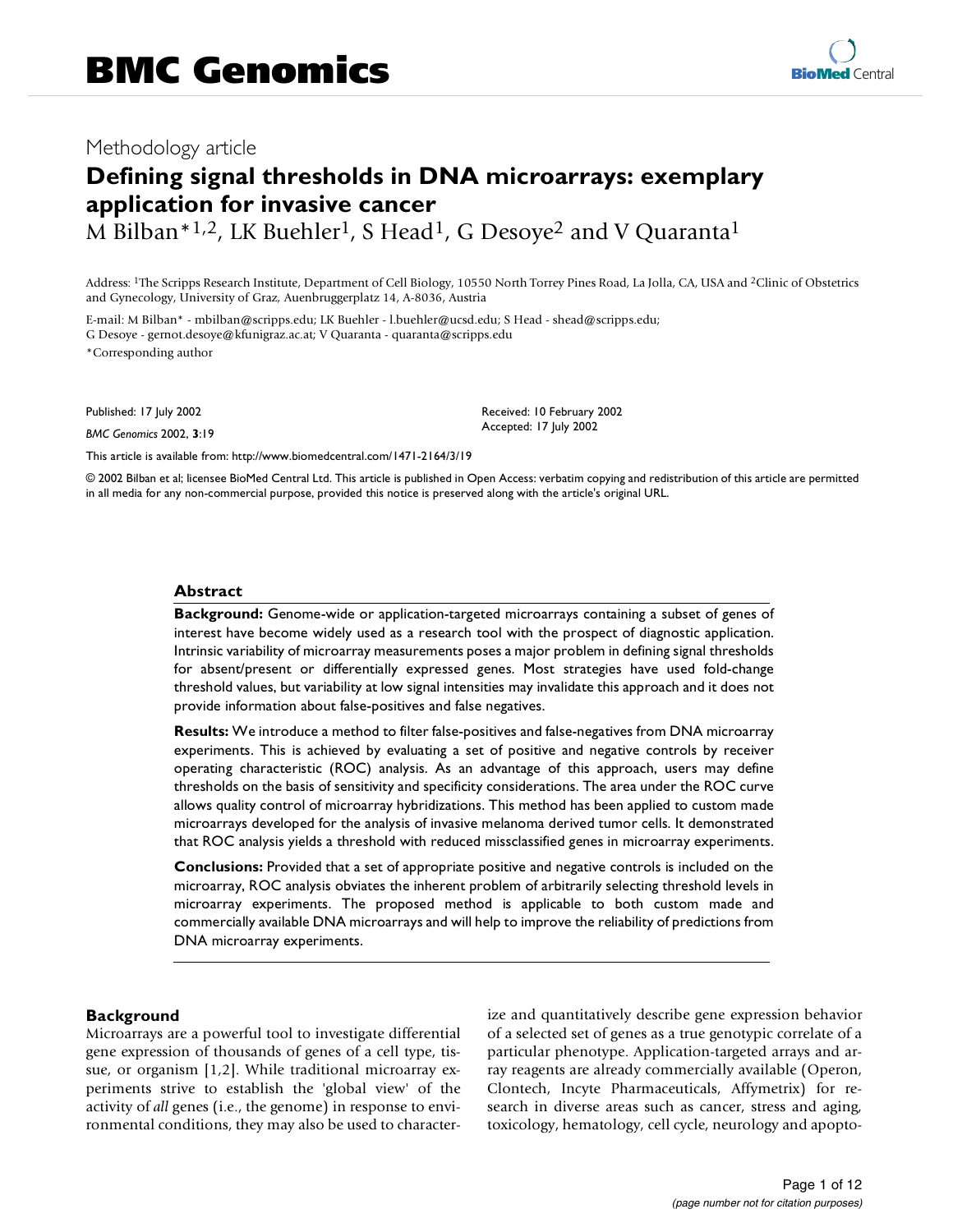sis. Contrary to 'genome-wide' chips, custom-fabricated microarrays are less expensive and more readily adapted to the economically sensitive environment of the molecular diagnostics laboratory, where relatively few interrogations are relevant for clinical investigation of a patient specimen.

Because typical microarray results are usually burdened with substantial amounts of noise [3], rigorous statistical methods must be applied to interpretation of data. Methods for systematically addressing noise in the analysis of the microarray data are only beginning to be described [4–10]. Such noise in microarray experiments may arise from non-specific hybridization of the labeled samples to elements printed on the microarray, print-tip effects, slide inhomogeneities, and variability in RNA isolation, purity, labeling and detection [6,9–12]. Among these, hybridization variance contributes most significantly to the overall variation [12].

Non-specific hybridization can be measured through the use of specificity controls on the microarray and addressed as a statistical problem [8,13]. The most common strategy in microarray experiments is to focus on fluorescent signal ratios in two-color competitive hybridization experiments. The problem with using ratio data alone is that it does not take into account the absolute signal intensity measurements used to calculate the ratios. While this approach may work adequately for ratios of moderate to highly expressed genes that yield bright fluorescent signals, weak signals arising from low transcript levels may be masked or biased by noise (non-specific hybridization). Non-specific hybridization is a characteristic of cDNA microarray hybridization and may be attributed to the uniform hybridization condition applied for all sequences on the chip [4,6,7]. The frequently used fold change threshold values of 2–3 to define a significant change are often arbitrarily chosen and do not take into account the statistical significance of absolute signal intensity. For example, microarray data showing a 4-fold change derived from low signal intensities may have no statistical significance whereas a 1.4 fold change derived from strong signal intensities may be highly significant in terms of reflecting actual changes in mRNA concentration within a biological sample. Thus, focusing on fold-changes alone is insufficient and confidence statements about differential expression must take into account absolute signal intensities [8]. In this study we have adapted a statistical method that utilizes absolute signal intensities from a reference set of positive controls and negative nonhomologous control sequences to determine the absolute intensity range in each channel that may be used with a certain confidence level on a particular microarray to calculate expression ratios. The method of analysis proposed in this paper was originally developed along with radar

and detailed results go back to the area of signal processing. ROC curves have been used for many years in numerous other areas, including psychology [14,15], and other areas of medical diagnostics [16]. For this purpose, diagnostic accuracy ROC curves have been used to depict the pattern of sensitivities and specificities observed when the performance of a diagnostic test is evaluated at several different thresholds. Here, receiver operating characteristic curves describe the ability of a particular parameter (e.g. fluorescence intensity) to discriminate between two conditions (e.g specific and non-specific hybridization). We illustrate our approach using gene expression data from a study comparing expression profiles of highly invasive and poorly invasive human melanoma cell lines [17]. The goal of these experiments is to identify candidate genes that may regulate the invasive behavior of melanoma cells. The area under the ROC curve may be used to assess the quality of individual microarray hybridizations which is particularly important because the quality of microarray hybridization can vary significantly [9,12]. The statistical evaluation of a reference set of genes to measure the sensitivity and specificity of each microarray hybridization reaction dramatically improves the ability to quality control the resulting data, a key requirement for the use of microarrays in diagnostic applications. Here, we propose the design of a prototype diagnostic microarray with respect to control sequences and we show how a ROC analysis using percentile ranks of specific and non-specific hybridization signals can be used to establish signal detection thresholds and hybridization quality assessments for each individual microarray experiment.

## **Results**

The reliability of ratios measured to describe changes in gene expression depends on the absolute signal intensities. While ratios from highly abundant transcripts may be accurate, rare transcripts give absolute intensities that may be obscured by non-specific hybridization. Thus both ratio and absolute signal intensity are important to evaluate differential gene expression properly. Calibrating the appropriate signal and noise intensity thresholds for a given microarray hybridization requires the analysis of a set of positive and negative reference genes. At low signal intensities, both reference groups yield overlapping signal distributions (Figure [1](#page-2-0)a and [1](#page-2-0)b). Test signals from array 1 and 2 falling within the overlap region cannot easily be categorized as either present or absent and calculating ratios may lead to the identification of false positives (or false negatives) (Figure [1](#page-2-0)c and [1](#page-2-0)d).

Traditionally, cut-offs for microarrays have been calculated from negative controls. Here, we compare three widely used thresholds (T<sub>X</sub> = mean ; T<sub>0.5X</sub> = median; T<sub>X2SD</sub> = mean + 2 standard deviations) to the ROC- analyses derived threshold ( $T_M$  = the threshold with maximum spe-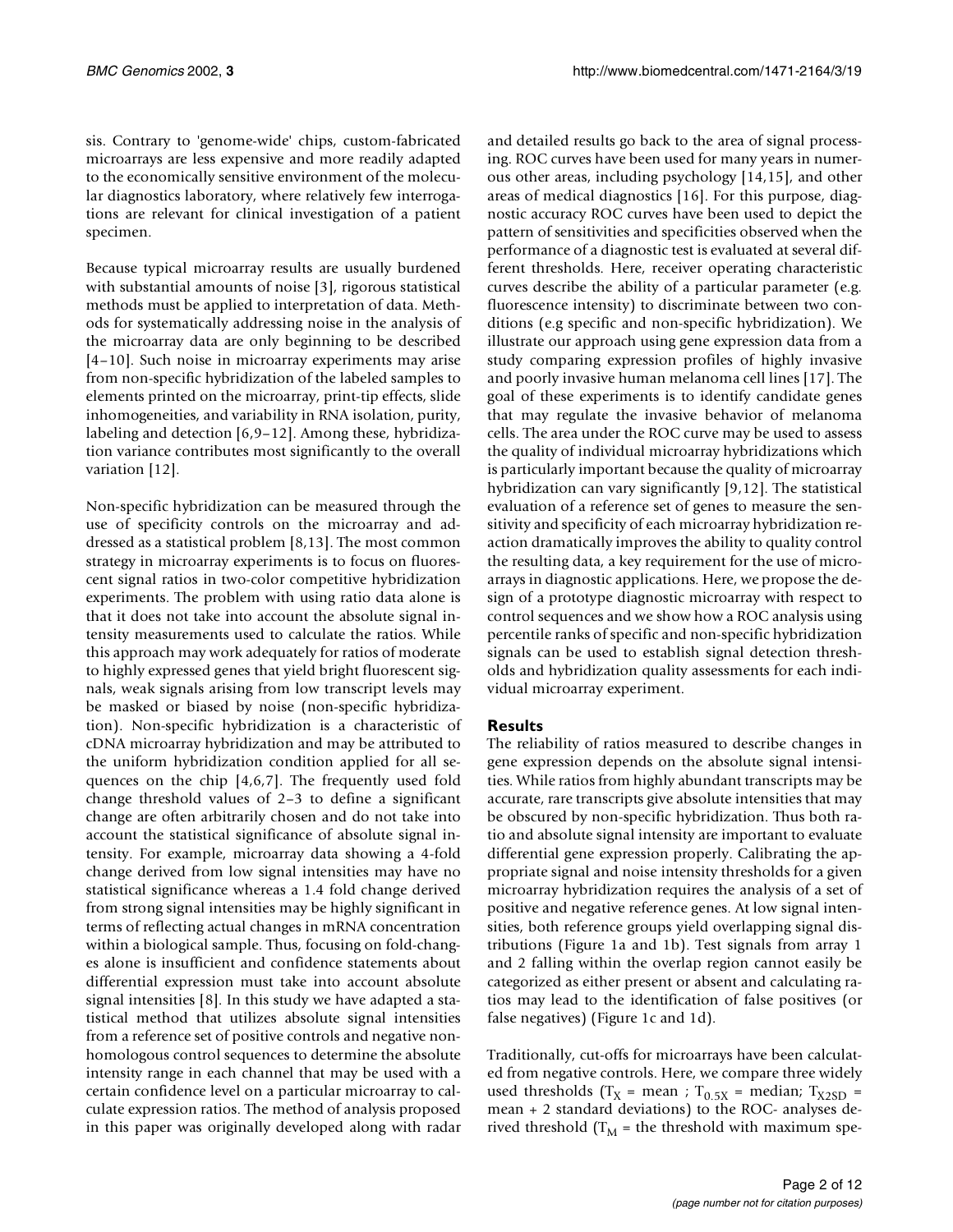

#### <span id="page-2-0"></span>**Figure 1**

**Signal distributions for specific and non-specific hybridizations overlap at low absolute intensities**. The median intensity of 4 B.subtilis genes ( $n = 24$  replicates per gene  $\times$  4 = 96) was used as a linear scaling factor to balance the Cy3 and Cy5 channels. Following this normalization step, normalized intensities were Log2 transformed for efficient graphical illustration. Positive control spots (open bars) and negative control spots (filled bars) from (A) array 1 and (B) array 2 microarray hybridizations. The positive control group includes seven housekeeping genes (n = 42) and four *B.subtilis* genes (24 repeats per sequence; n = 96) representing sequence-specific hybridization. The negative control sequences (six repeats per sequence) include three *plant* genes (n = 18), three *E. coli* genes (n = 18), and seven human *cytomegalovirus* (hCMV) genes (n = 42) representing non-specific hybridization events. Data for Cy3 and Cy5 signals were pooled. Signal distributions for test genes (n = 154) from (C) array 1 and (D) array 2.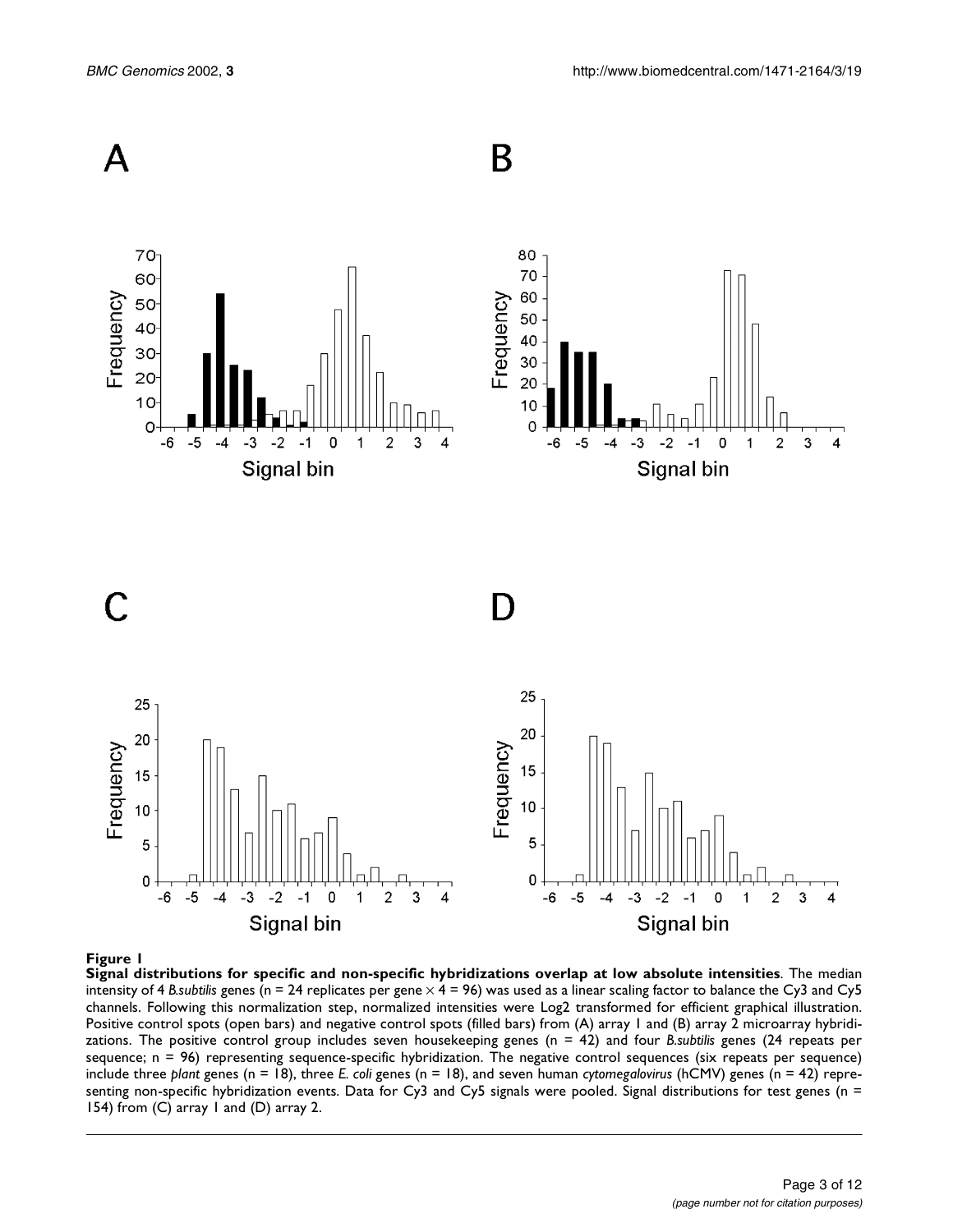$\mathsf{A}$ 100  $0$   $-0$   $-0$   $-0$ Ð Ð 90 b  $\overline{d}$  c Probability [%] 80 a 70 60 50 40 30 20



B



#### **Figure 2**

**Specificity and sensitivity of select cut-offs for individual microarrays.** Specific (spiked *B. subtilis* and housekeepers) and non-specific hybridization control groups (plant, bacterial and viral genes) represent sensitivity (squares) and specificity (circles), respectively. The intersection point of the two graphs indicates the threshold  $T_M$  at which Sp equals Se.  $T_M$  values were 0.18 (array1) and 0.09 (array 2). Indicated thresholds a-d are described in table 1. The Tj values presented in Table 1 were used to construct these curves. Note the different signal range (abcissa values) for array 1 (A) and array 2 (B).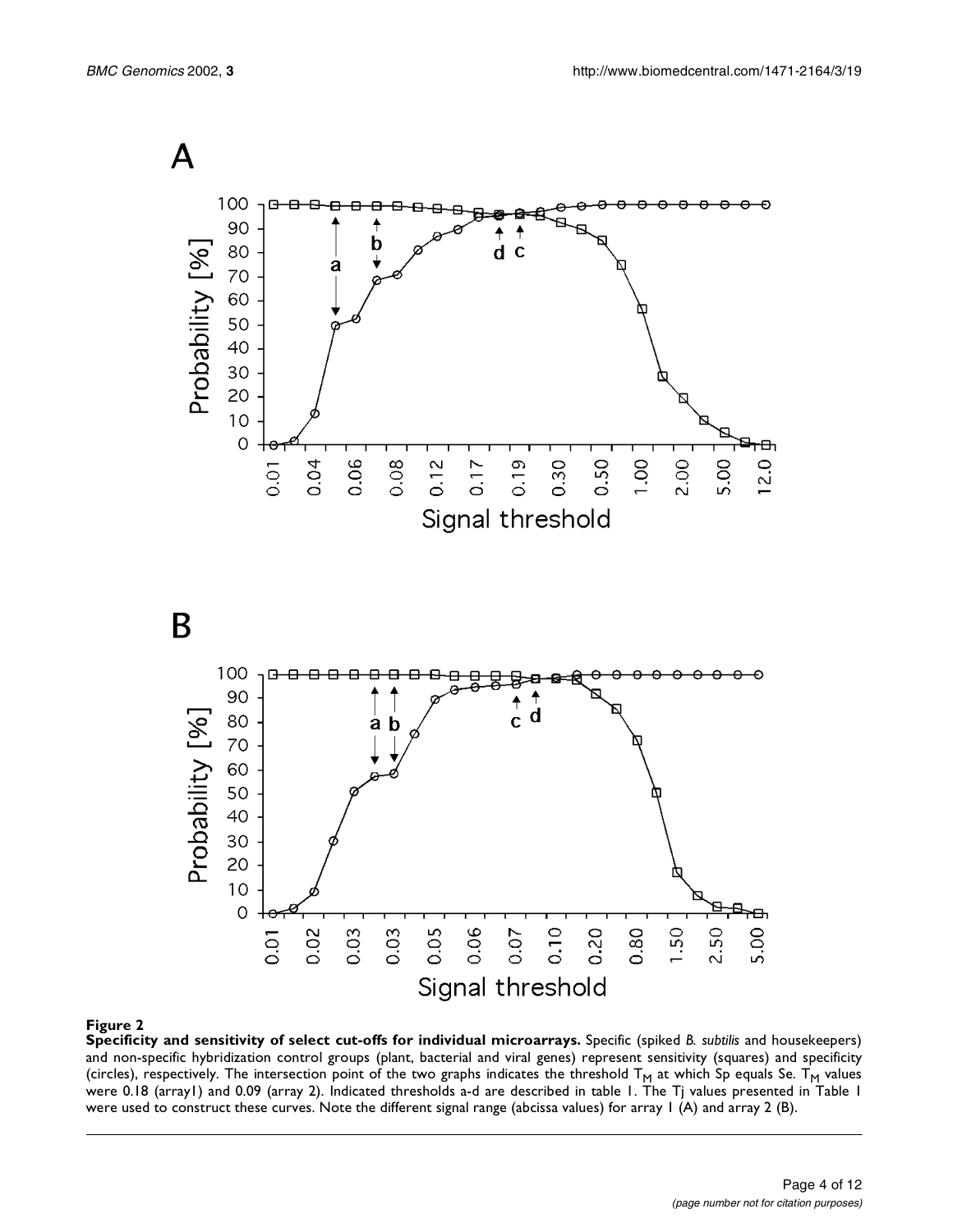

#### **Figure 3**

**ROC analysis of selected signal cut-off values as a predictor for specific hybridization**. ROC curves demonstrate the capacity to discriminate between the absence or presence of sequence-specific hybridization in individual microarray experiments. The closer an ROC curve is to the upper left hand corner of the graph, the more accurate it is because the true positive rate is 100% and the false positive rate is 0%. ROC plots based on percentile rank calculations for 25 cut-off signal thresholds (taken from table 1). The meaning of the position of thresholds a-d (table 1) are explained in the text. The area under the ROC curve was (A) 0.994 (array 1) and (B) 0.999 (array 2). Rising diagonal indicates no discrimination between positiv and negative control signals.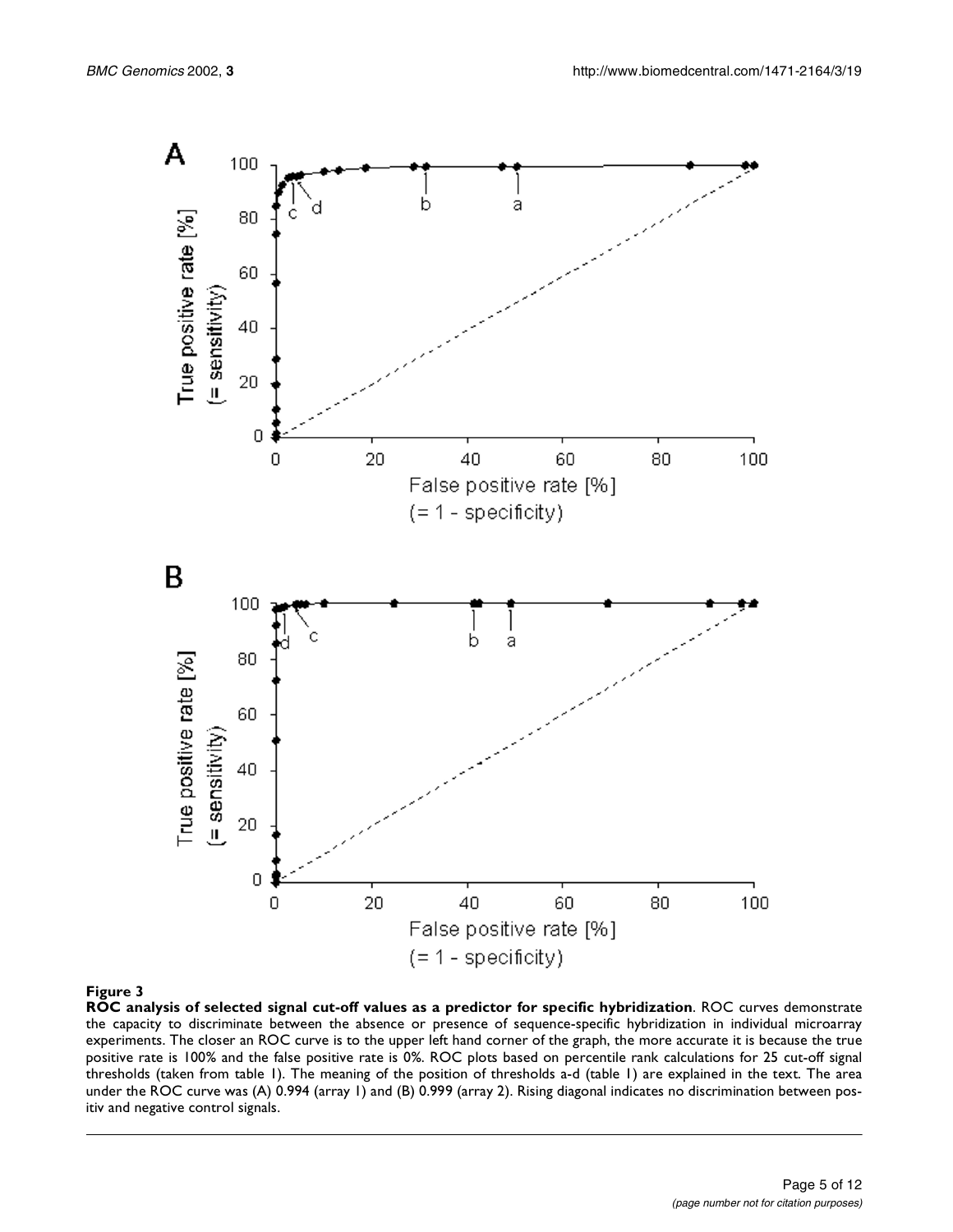| Array I     |                 |                 |                             | Array 2   |                 |                 |                             |  |
|-------------|-----------------|-----------------|-----------------------------|-----------|-----------------|-----------------|-----------------------------|--|
| Threshold   | Specificity [%] | Sensitivity [%] | % genes below<br>threshold* | Threshold | Specificity [%] | Sensitivity [%] | % genes below<br>threshold* |  |
| 0.010       | 0.0             | 100             | 0                           | 0.005     | 0.0             | 100             | 0                           |  |
| 0.030       | 1.8             | 100             | 0                           | 0.010     | 2.5             | 100             | 0                           |  |
| 0.040       | 13.4            | 100             | 0                           | 0.015     | 9.3             | 100             | 0                           |  |
| $a_{0.057}$ | 49.7            | 99.7            | 0                           | 0.020     | 30.5            | 100             | 0                           |  |
| 0.060       | 52.7            | 99.6            |                             | a0.027    | 51.0            | 100             | 0                           |  |
| $b$ 0.077   | 68.6            | 99.4            | 7                           | 0.030     | 57.7            | 100             |                             |  |
| 0.080       | 71.1            | 99.4            | 7                           | b0.031    | 58.6            | 100             |                             |  |
| 0.100       | 81.3            | 99.0            | 17                          | 0.040     | 75.4            | 99.9            | 12                          |  |
| 0.120       | 86.8            | 98.2            | 26                          | 0.050     | 89.9            | 99.8            | 20                          |  |
| 0.140       | 90.0            | 97.7            | 36                          | 0.060     | 93.9            | 99.6            | 29                          |  |
| 0.170       | 94.9            | 96.5            | 44                          | 0.062     | 94.9            | 99.6            | 31                          |  |
| $d$ 0.180   | 95.6            | 96.I            | 44                          | 0.064     | 95.6            | 99.9            | 33                          |  |
| $-0.192$    | 96.6            | 95.8            | 47                          | 0.066     | 96.0            | 99.5            | 36                          |  |
| 0.200       | 97.4            | 95.7            | 48                          | $d$ 0.090 | 98.I            | 98.5            | 43                          |  |
| 0.300       | 98.6            | 92.8            | 65                          | 0.100     | 99.1            | 98.3            | 45                          |  |
| 0.400       | 99.5            | 89.9            | 77                          | 0.110     | 100             | 97.6            | 48                          |  |
| 0.500       | 100             | 85.0            | 79                          | 0.200     | 100             | 92.0            | 65                          |  |
| 0.700       | 100             | 74.7            | 83                          | 0.500     | 100             | 85.7            | 81                          |  |
| 1.000       | 100             | 56.6            | 89                          | 0.800     | 100             | 72.4            | 90                          |  |
| 1.500       | 100             | 28.7            | 95                          | 1.000     | 100             | 50.8            | 94                          |  |
| 2.000       | 100             | 19.4            | 98                          | 1.500     | 100             | 17.1            | 97                          |  |
| 3.000       | 100             | 10.2            | 98                          | 2.000     | 100             | 7.7             | 98                          |  |
| 5.000       | 100             | 5.4             | 99                          | 2.500     | 100             | 2.9             | 98                          |  |
| 10.000      | 100             | 1.2             | 100                         | 3.000     | 100             | 2.1             | 99                          |  |
| 12.000      | 100             | 0.0             | 100                         | 5.000     | 100             | 0.0             | 100                         |  |

**Table 1: Use of ROC analysis for the selection of cut-off values for individual microarray experiments.**

Specificity and sensitivity for 25 signal cut-offs from 2 microarray experiments. Three thresholds (a-c) are calculated from the negative reference controls only and compared to the threshold with maximum specificity and senitivity  $(T_M)$  obtained as the point of intersection in figure 2. a: mean (T<sub>X</sub>), b: median (T<sub>0.5X</sub>), c: mean + 2 standard deviations (T<sub>X2SD</sub>); d:T<sub>M</sub> Note the different signal range for array 1 and array 2.  $^*$ normalized Cy3 and Cy5 pool.

cificity and senitivity  $(T_M)$  obtained as the point of intersection in figure 2) in terms of specificity (Sp) and sensitivity (Se) (Table 1). For T<sub>X</sub> and T<sub>0.5X</sub> the Se is  $\approx$ 100%, however, the Sp would only be  $\approx$  50% indicating that approximately every second signal would be a false positive arising from non-specific hybridization. As a benefit, however, >99% of test genes would be included in data analyses (Table 1). If  $T_{X2SD}$  or  $T_M$  is the desired threshold, the Sp can be increased to >95% with only minor reductions in Se, however, the trade-off is an increase in the number of genes excluded from analyses (Table 1). If Sp and Se are plotted as a function of the thresholds, the intersection point of the two curves indicates maximum Sp and Se which can be directly read from the graph (Figure 2). As the criterion for a positive test becomes more stringent, the point on the curve corresponding to Sp and Se (point c, Figure 3a; point d, Figure 3b) moves down and to the left (lower Se, higher Sp); if less evidence is required for a positive test, the point on the curve corresponding to Sp and Se (point a, Figure 3a and 3b) moves up and to the right (lower Sp, higher Se). The area under the ROC curve (Figure 3, Table 2) is a measure of how well positive and negative signal can be distinguished in individual microarray experiments and indicates hybridization quality.

The discriminatory power of a threshold based on the receiver operating characteristics depends on the proper controls included in the study and this choice will affect the interpretation of the data. Unlike spots containing printed control DNA (plant, bacterial, or viral), blank spots printed with 3X SSC often show strong signals indicating that unusually large amounts of label are inexplicably deposited on these manifestly blank areas. (The morphology of SSC spots giving relatively high signals are quite distinct from spots where DNA has been deposited, often showing small, highly concentrated areas of fluorescence. The cause of this fluorescence is not well understood. Their signal distribution is skewed towards large signals as compared to plant, bacterial, and viral genes;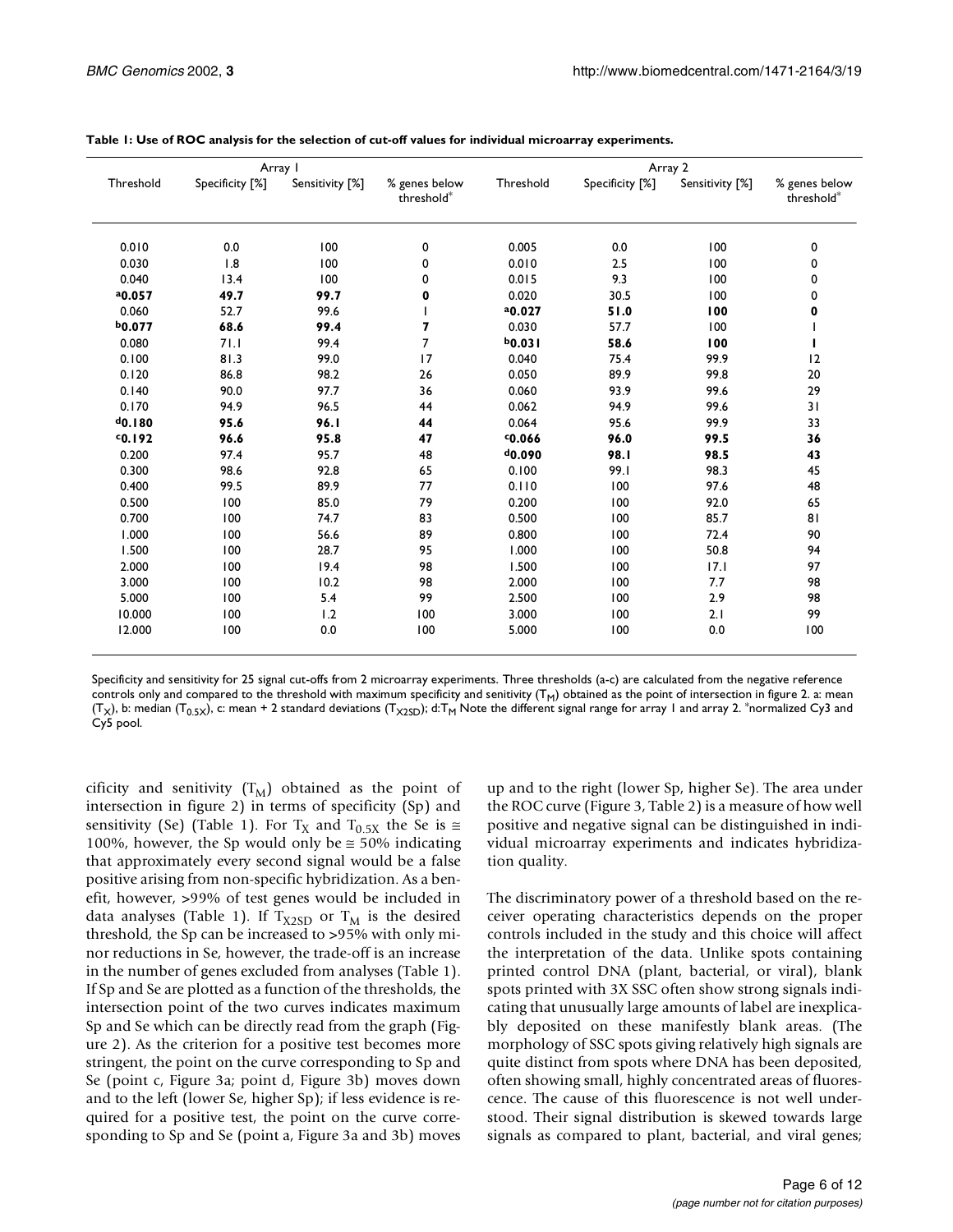|         | Threshold with maxi-<br>mum specificity and<br>sensitivity <sup>*</sup> | $\beta$ error | $\alpha$ error | Threshold value<br>for $\alpha$ = 0.05 | Discriminatory power<br>(Area under ROC plot) |
|---------|-------------------------------------------------------------------------|---------------|----------------|----------------------------------------|-----------------------------------------------|
| Array I | $0.40$ (+SSC)                                                           | 0.101         | 0.096          | 0.50                                   | 0.969                                         |
|         | $0.18$ (-SSC)                                                           | 0.039         | 0.044          | 0.17                                   | 0.994                                         |
| Array 2 | $0.25$ (+SSC)                                                           | 0.089         | 0.099          | 0.33                                   | 0.984                                         |
|         | $0.09$ (-SSC)                                                           | 0.015         | 0.019          | 0.06                                   | 0.999                                         |

#### **Table 2: ROC parameters for different negative control groups.**

SCC spots or spots with deposited DNA perform differently in ROC-analysis yielding different areas under the ROC curve as well as different thresholds with maximum specificity and sensitivity. The area under the ROC curve may be used as an indicator for microarray hybridization quality. \*characterized by smallest  $\alpha$  and  $\beta$  errors. Note that in this case the  $\alpha$  error can be >0.05.

**Table 3: Analysis of fluorescence ratios of genes known to be involved in cancer invasion.**

| Gene                | Invasive signal |         | Non-invasive signal |            | Ratio       |         | Confidence cat-<br>egory |
|---------------------|-----------------|---------|---------------------|------------|-------------|---------|--------------------------|
|                     | Array I         | Array 2 | Array I             | Array 2    | Array I     | Array 2 |                          |
| TIMP-1              | l.70            | 0.92    | 0.25                | $0.30$ 6.9 |             | 3.1     | A                        |
| TIMP-2              | 0.63            | 0.25    | 0.24                | $0.70$ 2.5 |             | 0.4     |                          |
| MMP-9               | 4.16            | 2.22    | 1.70                | $1.01$ 2.5 |             | 2.2     |                          |
| Ln-5, $\gamma$ 2    | 1.27            | 1.22    | 0.06                |            | $0.03$ 22.5 | 35.5    | В                        |
| Integrin $\alpha$ 3 | 0.24            | 0.16    | 0.12                | $0.06$ 2.0 |             | 2.8     |                          |
| Ln-5, $\beta$ 3     | 0.15            | 0.06    | 0.09                | $0.04$ 1.9 |             | 1.6     | C                        |

Ratios were qualitatively assigned to confidence categories according to their level of expression. All ratios met  $p < 0.05$ . T<sub>M</sub> was 0.18 for array 1 and 0.09 for array 2.

data not shown). Consequently, the inclusion of SSC spots results in a considerable overlap with positive controls resulting in increased thresholds and a lower overall discriminatory power (Table 2).

To illustrate the importance of signal threshold detection, we categorized differentially expressed genes of the melanoma study [17] according to confidence based on our predictive model (Table 3). For this purpose, we use  $T_M$  as the threshold. Group A contains gene expression ratios derived from signals that exceed the selected threshold in both channels and are assigned high confidence ratios. In group B, either Cy3 or Cy5 signals were below that threshold, whereas in group C signals from both channels were below the defined detection limit. 'Risky' absolute intensities can be flagged and displayed when further processing the data (e.g. clustering analysis).

#### **Discussion**

Microarray data are generated from multi-step biochemical reactions, scanning/data collection, image analysis and data processing. This process is inherently prone to variability that affects the specificity and sensitivity of the assay, thus requiring evaluation of each microarray data set [9,10,12]. In order to calibrate the sensitivity and specificity of the output data, appropriate statistical tools applied to reference sequences composed of positive and negative controls may be used to quality control data from a given hybridization. We argue that any procedure which uses raw intensity ratios alone to infer differential expression may be inefficient and thus may lead to excessive errors.

[Since ratios are simply the result of uneven signal distribu](http://www.affymetrix.com/support/technical/technotes/25mer_technote.pdf)tions between Cy5 and Cy3 channels, analyzing these dis[tributions will help interpret the biological relevance of](http://www.affymetrix.com/support/technical/technotes/25mer_technote.pdf)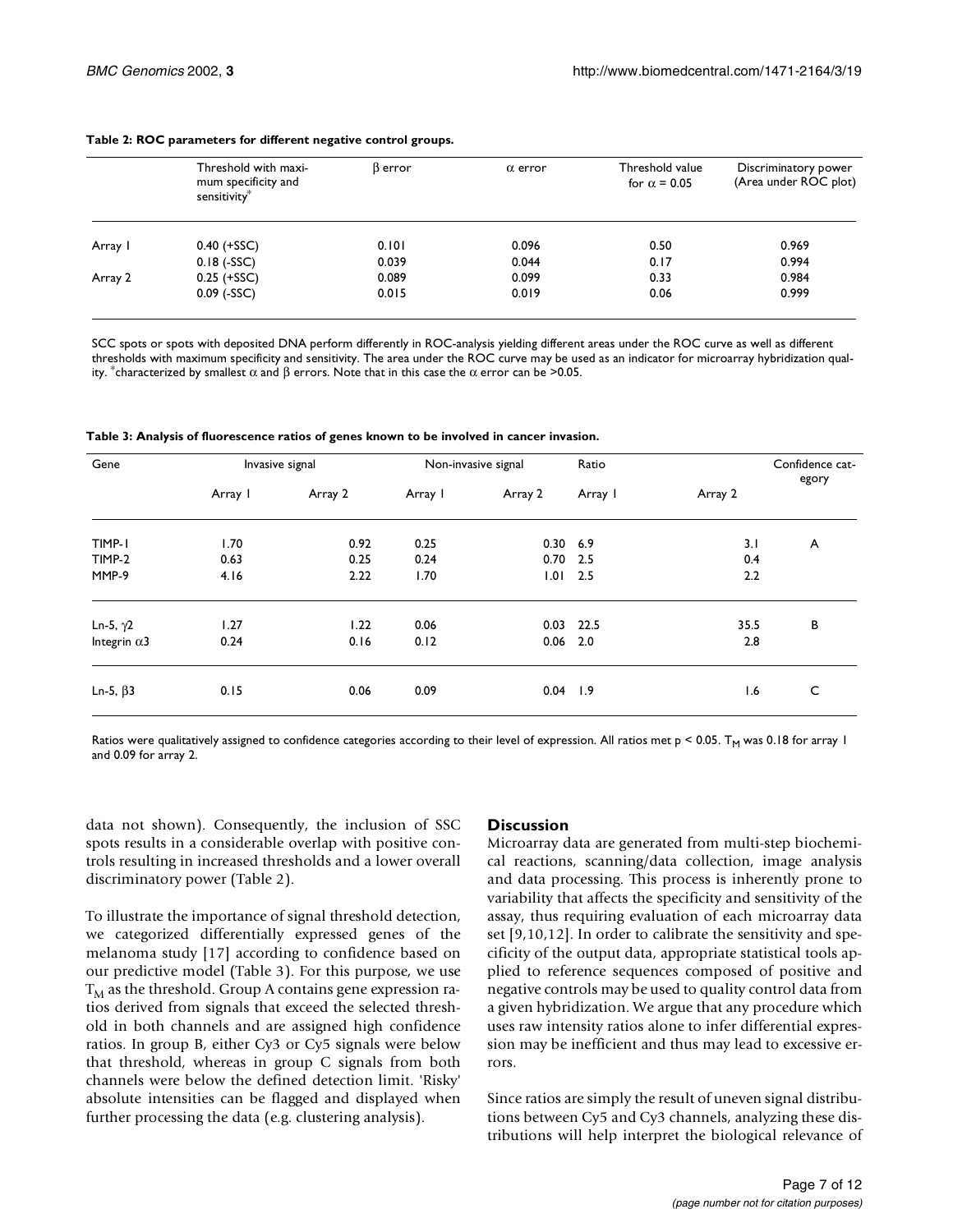[an observed ratio. Signals are the result of specific and](http://www.affymetrix.com/support/technical/technotes/25mer_technote.pdf) non-specific binding when a complex probe DNA mixture is incubated on the slide surface containing target DNA. The quality of DNA microarray data rests on the ability to measure non-specific components of a spot signal and eliminate them from ratio analysis. Such a component analysis on spotted DNA microarrays is not possible with today's technology and the proportion of non-specific binding will vary for each spot because of competitive binding in the presence of sequence specific hybridization (Note: GeneChip arrays from Affymetrix using perfect vs. mismatch oligonucleotide pairs do, to a certain extent, measure the non-specific binding component of every sequence; see technical note discussing probe length and performance, [http://www.affymetrix.com/support/technical/technotes/25mer\_technote.pdf]). Since the influence of non-specific binding is more severe for probes where no or little specific hybridization occurs [8], we treat the problem as one of detecting a threshold value that is both determined by the highest signals attributable to spots representing non-specific hybridization and the lowest signals from spots where sequence specific hybridization must be assumed. Simply put, we determine a threshold separating specific from non-specific hybridization assuming that the former usually results in stronger signals than the latter [18]. A similar approach has been reported for Affymetrix GeneChip arrays, so called 'LUT based scoring system' [8] (tables to check noise level of particular chips or noise filtering look up tables).

Methods used to determine a signal threshold include the use of arbitrary fluorescence intensities [19], relative errors in Cy3/Cy5 ratios [9,20,21] or certain signal-to-background ratios [22]. However, these methods lack information about the specificity and sensitivity of the threshold, which are crucial parameters for estimation of the diagnostic accuracy of microarray hybridizations. To select a threshold, we have exploited a reference set of positive and negative control genes based on presence or absence of their cognate labeled cDNAs in the hybridization mix.

Positive controls may be spiked RNAs from non-homologous species or transcripts known to be expressed in the sample i.e. housekeepers [13,23]. Signals from positive controls should cover the range of test signals. This can be achieved by appropriate spiking and/or selection of housekeeping genes that fulfill this criterion.

The negative controls should be chosen to lack sequence homology to test genes, however, choosing appropriate control sequences for a ROC plot analysis is crucial: we conclude that SSC spots show a distinct signal pattern different from plant, bacterial and viral DNA deposits. Unlike spots containing control DNA, blank spots are not

representative of non-specific hybridization to cellular probe DNA, do not behave well as control spots, and should be disregarded for threshold detection on custom arrays.

The robustness of ROC analysis to yield  $T<sub>M</sub>$  and ROC area values to discriminate 'good' from 'poor' microarray hybridizations relies on the relative positions of signal ranges from positive and negative controls as well as from target genes. We can imagine two szenarios making ROC analysis inappropriate for determination of threshold and/or microarray hybridization quality: (i) If the set of positive controls is in the high signal range, ROC analysis will yield a higher  $T_M$  and ROC areas close to 1.0 (indicating good microarray hybridization) because positive and negative signals are well separated, irrespective of the distance between the greatest observation in the negative and the lowest observation in the positive sample. Consequently, a large portion of target genes will be discarded because of the relatively high  $T_M$ . (ii) Alternatively, if the positive controls are spiked below the detection limit of microarrays (i.e. typically 1:500,000 wt/wt), their signal range may resemble the one from negative controls. This scenario will produce a low  $T_M$  and ROC areas close to 0.5 falsley indicating 'poor' hybridization.

The overall performance of individual microarray hybridizations can be assessed by the position of the receiver operating characteristic line (Figure 3) using one single parameter: the area under the ROC curve (Table 2). Poor microarray hybridizations have lines close to the rising diagonal (or values  $\sim$ 0.5), whereas the lines for 'perfect' hybridizations would rise steeply and pass closely to the top left hand corner (or values  $\sim$ 1.0), where both, the specificity and sensitivity are 100%. In high-throughput applications such as routine diagnostic examinations, where a large number of hybridizations may be performed using a standard microarray-design, the ROC-plot area may be used as a 'hybridization quality checkpoint' to either accept or discard individual microarray hybridizations (for example 0.990 for array 1 and 2, Table 2). The area under the ROC curve represents a summary statistic of the overall performance of individual microarray hybridizations. A modification of the Wilcoxon rank-sum procedure may then be used as a statistical test to determine whether two ROC curves are significantly different [15].

Among 25 thresholds calculated here we have compared Sp and Se of 3 commonly used cut-offs with the ROC analysis-derived threshold  $T_M$  (Table 1). The median or mean of a negative control group is regarded an adequate measure for non-specific hybridization [13], however, due to low specificity (~50%) we conclude that neither thresholds should be used if maximum specificity is required. In such a case, we find that the widely used cut-off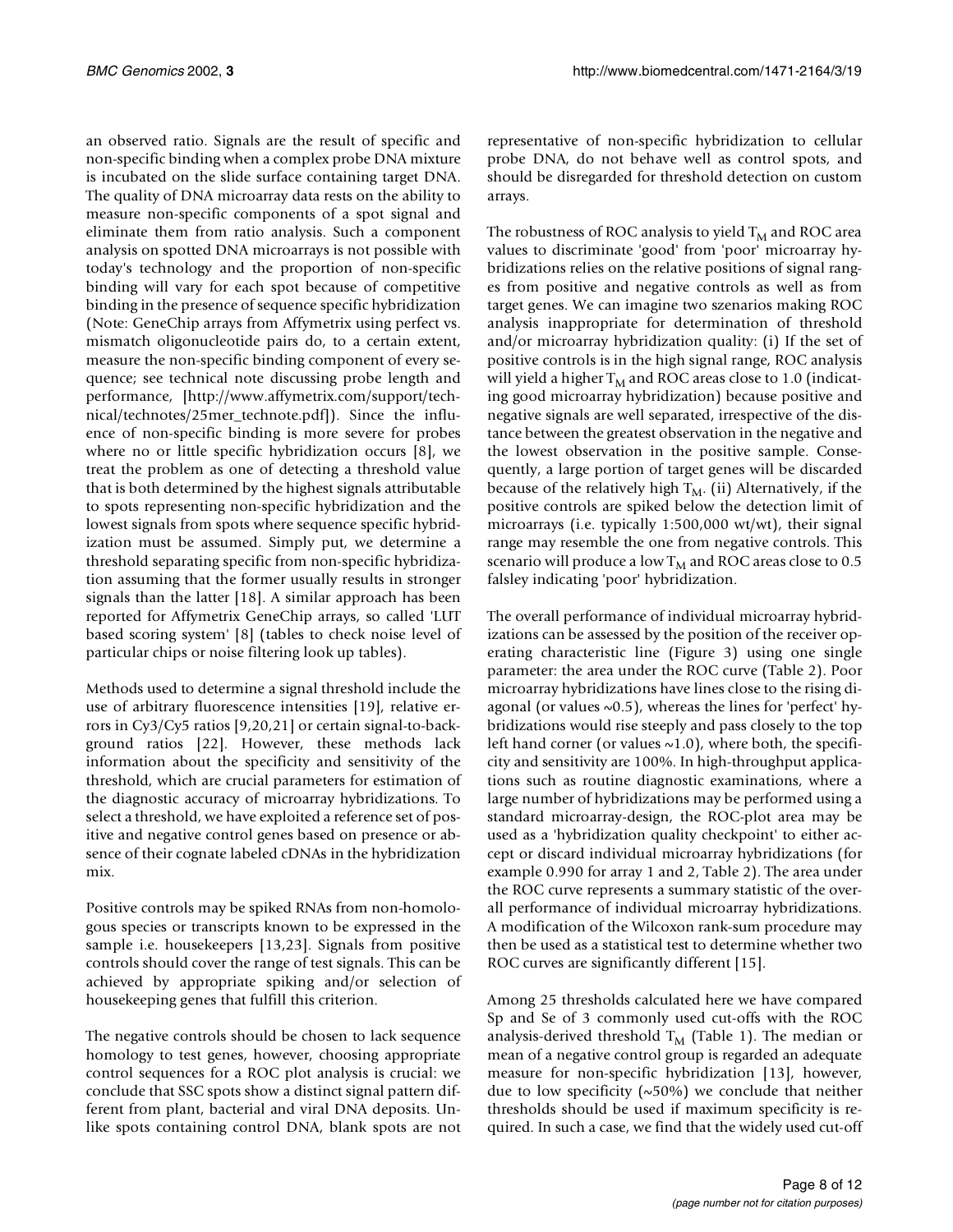value defined as the mean plus two standard deviations of the negative reference sample may be used adequately for DNA microarrays. The underlying rationale of using this threshold is to establish a cut-off value providing a specificity of 97.5% [24,25]. In our own example (Figure [1](#page-2-0)) skewness to the left makes the  $T_{X2SD}$  overly conservative, which will sacrifice sensitivity unnecessarily. Hence,  $T_{X2SD}$  may be inadequate and to adjust the sensitivity one should use  $T_M$ . Most importantly, the  $T_{X2SD}$  procedure does not account for the sensitivity of the threshold. Although the ROC-analysis derived cut-off resembles closely the cut-off defined as the mean + 2 SD, it is entirely possible that choosing a finer-grained partition of the signal space would alter the relative positions of theses two points. Likewise, this may be a characteristic for the 2 exemplary microarrays. Usually, the cut-off selection procedure is an informed decision based on the motivation of the individual to accept false positives (high Sp) or false negatives (high Se) that takes into account whether it is crucial to exclude any false positives (high Sp) or to cover the broadest signal range possible (high Se). Which cutoff to use depends on the objective of the experiment: If one needs to make sure that the 'present' or 'absent' call for a particular gene is correct, a cut-off with high Sp should be chosen, whereas if one is willing to accept false-positives where signals are low, high Se will be the driving force.

The signal intensity is the most critical parameter that influences the informative value of ratio estimates [26]. Therefore, ratios should be judged based on the absolute signal intensity of each gene. To diagnose the metastatic potential of highly versus poorly invasive melanoma cells we compared their gene expression profile with our metastasis chip, which contains genes critical for aspects of the metastatic process, including tumor cell motility and the ability to form primitive tubular networks [17,27]. Each ratio was tested for the Null hypothesis that there is no difference between the means of the ranks of the Cy5 and Cy3 signals over 6 replicate spots representing a unique sequence. At signal intensities below the threshold with maximum specificity and sensitivity some genes gave a ratio greater than 1.6-fold (at a confidence level of p < 0.05). In such a case, however, ratios are not optimal estimators because the low denominator value introduces large artifacts [8]. Therefore we sought to determine ratio confidence categories based on the absolute signal intensities [13]. Assuming that the ROC-analysis derived threshold is an 'appropriate' cut-off for distinguishing absent/present genes, the proposed 'confidence categories' may be interpreted as follows:

(A) The gene is present in both samples, and this is the best estimate of the true ratio, while further statistical evaluation should be applied to take into account the variability of the measurements.

(B) The gene is present in one sample and absent in the other. Ratios are meaningless, but this is still an extremely significant biological result!

(C) The gene is absent in both samples. Not only are the ratios meaningless, but so are the intensity estimates.

As a result of threshold setting, certain genes may be falsely included (=false positives) or, less frequently [5], falsely discarded (=false negatives) from further analysis (i.e. ratio calculations, clustering analysis, etc.) as exemplified here with the microarray experiment for investigating invasion in cancer. The ROC-derived threshold correctly classifies the signal for Laminin-5,  $\gamma$ 2 as 'absent', whereas the mean- or median -derived thresholds would produce a false-positive result. Since this gene product plays a significant role in vasculogenic mimicry [17]. Classifying the expression level is biologically crucial. ROC analysis leads to a result (Type B, above) that is in line with data obtained otherwise, whereas both mean- or median -derived threshold would have resulted in accepting falsely a change (type A, above) in Laminin-5,  $γ$ 2 expression.

Collectively, the present study demonstrated that microarray-derived signals from positive and negative controls may be used to compute accurately type I and type II errors for a series of signal thresholds. We have introduced a new model for signal threshold determination for gene expression microarray experiments that greatly eases the interpretation and comparison of these data. This model is based on analysis of signal intensities and distributions of a reference set of positive and negative controls included on each microarray. It provides a framework for determination of detection limits, confidence about fluorescent ratios and for pre-processing data for subsequent data analyses, such as cluster analyses [23,28].

## **Materials & Methods** *Synthesis of PCR products*

IMAGE cDNA clones representing 72 human genes involved in cell migration were purchased from Research Genetics (Huntsville, AL) and sequence verified in-house. Control cDNA clones (GenBank Accession numbers are in brackets) from *Arabidopsis thaliana* (T76518, T45394, H37673), human cytomegalovirus (NP\_039949, NP\_039950, NP\_039952, NP\_039955, NP\_039971, NP\_039974, NP\_039976) *E. coli* (J04423: BioB, BioC, BioD) and *B. subtilis* (X04603, M24537, X17013, L38424) were provided by the Scripps Research Institute's microarray facility and were chosen to lack homology to human sequences. Plasmids were prepared from IMAGE clones using Qiagen's (Santa Clara, CA) plasmid mini prep kits following manufacturer's protocols. All plasmid inserts were amplified in 100 µl reactions using the following primer sequences: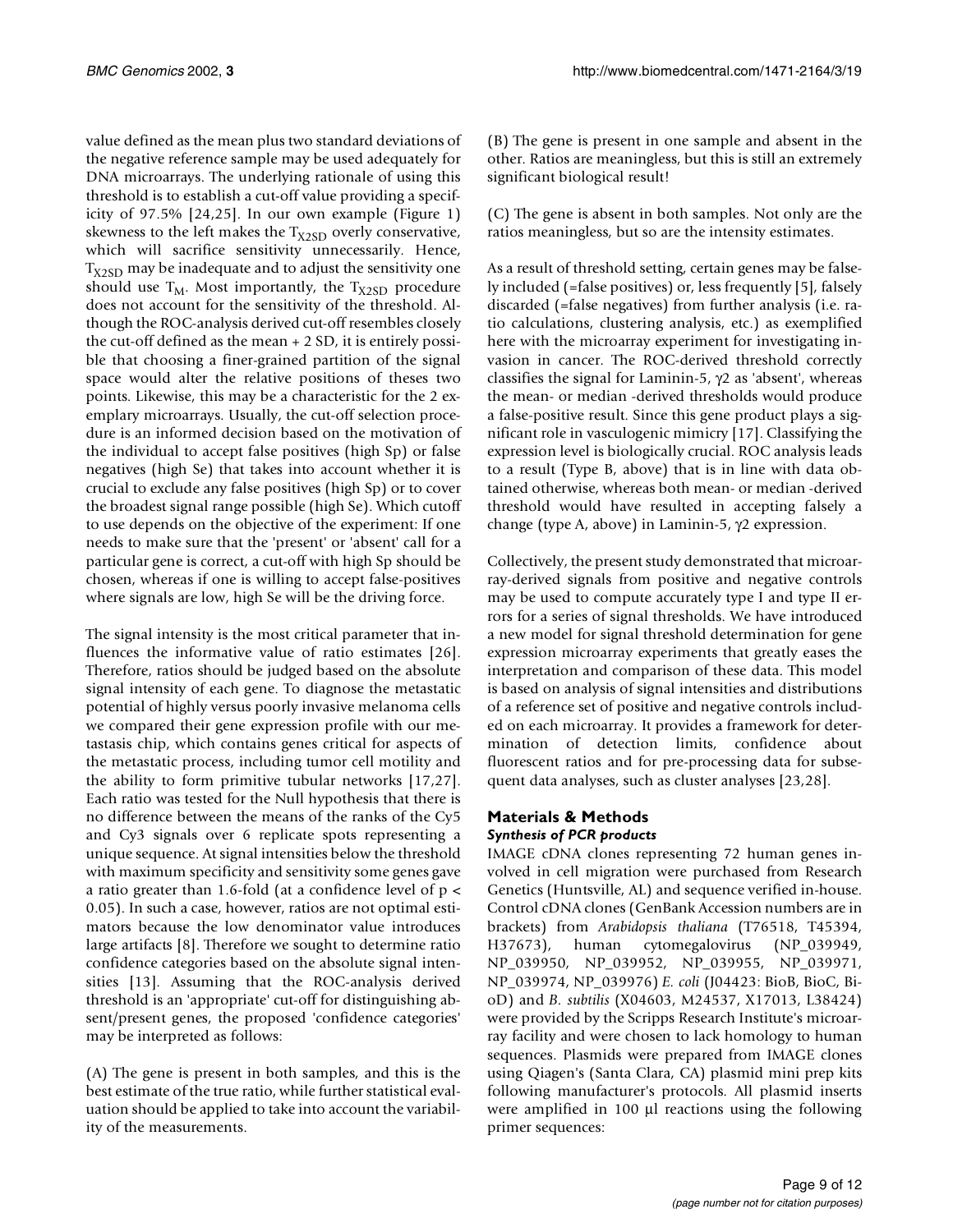## M13 Forward 5'-GTTTTCCCAGTCACGACGTTG-3'

## M13 Reverse 5'-TGAGCGGATAACAATTTCACACAG

PCR reactions were cycled 35 times under the following conditions: 94 degrees for 30 seconds, 55 degrees for 1 minute and 72 degrees for 2 minutes. All PCR products were analyzed by gel electrophoresis to confirm the presence of a single band. PCR products showing weak and/or multiple bands were reamplified using variable  $MgCl<sub>2</sub>$ concentrations (1.5–2.5 mM) until single bands were generated. The PCR products were purified using Qiagen's 96 well PCR purification kit according to manufacturer's protocols. Purified PCR products were dried down and resuspended in 80 ul 3X SSC (standard saline citrate- 1X SSC = 150 mM NaCl, 15 mM sodium citrate) with 0.01% sodium dodecyl sulfate (SDS).

## *Microarray production*

[Each gene was spotted 6 times at various locations across](http://cmgm.stanford.edu/pbrown/array.html) one of the four subarrays printed on each glass slide. DNA was printed on poly-lysine coated slides using a custom built robotic arrayer in the TSRI's DNA Microarray Core Facility. This facility houses a custom made spotter built by Robotic Labware Designs (Carlsbad, CA). The arraying instrument was conceptually modeled after that of Dr. Patrick Brown and colleagues at Stanford University (details can be obtained from: [http://cmgm.stanford.edu/ pbrown/array.html]). Spotting tips (CMPB2) are purchased from Telechem International (San Jose, CA). Polylysine coated slides were prepared as described in the Brown lab website (see above).

## *Preparation of Cy3 and Cy5 labeled cDNA probes*

Cy3 and Cy5 -labeled cDNA probes were synthesized as described in (14) Briefly, 2 µg mRNA spiked with *B. subtilis* RNA cocktail (described below) at indicated amounts. mRNA was added to 4 µg of oligo (dT21) primer (Life Technologies, Rockville, MD), DEPC water was used to bring the volume to  $27 \mu$ l and the mixture was incubated at 65°C for 10 min and placed on ice. A reaction mixture consisting of mRNA, first-strand buffer (Life Technologies), DTT (0.1 M), d(GAT)TP (25 mM), dCTP (1 mM), Cy3-dCTP (2 mM)(Amersham, Piscataway, NJ) and Superscript RT II (200 units) were added and incubated at room temperature for 10 minutes and then at 42°C for 2 hours. The cDNA:mRNA hybrid was isolated on a Qiaquick PCR purification column (Qiagen) and degraded after addition of 2.5 µl 1 N NaOH for 10 minutes at 37 $^{\circ}$ C. After addition of 2.5 µl 1 N Tris/HCl (pH 7.5), labeled cDNA was concentrated by ETOH precipitation and resuspended in 2 µl water.

#### *Generation of B. subtilis RNA cocktail*

Four *B. subtilis* clones containing engineered polyA tails were purchased as plasmids from ATCC (Manassas, VA; ATCC No. pglbs-lys, pglbs-phe, pglbs-thr, pglbs-dap). Polyadenylated control RNA was prepared from these clones by in-vitro transcription of linearized plasmids using the AmpliScribe transcription kit (Epicenter Technologies, Madison, WI) following the manufacturer's instructions. The *B. subtilis* control cocktail contained equal proportions (wt/wt) of each RNA species and was spiked into cDNA reactions at 125 pg/2 ug mRNA in order to normalize Cy3 and Cy5 signals after scanning.

#### *Hybridization, image processing and normalization*

Resuspended probes were mixed with 4  $\mu$ l of 5  $\times$  hybridization buffer  $(20 \times$  SSX, 1%SDS), 1 µl human Cot-1 DNA (10  $\mu$ g/ $\mu$ l), 1  $\mu$ l polyA DNA (2  $\mu$ g/ $\mu$ l) (Amersham) and 8 µl formamide (Sigma, St. Louis, MO), heated to 65°C for 2 min and then centrifuged briefly. Samples were hybridized to a previously prepared microarray overnight at 42°C in a humid chamber in the dark. Following hybridization, slides were washed serially in 2× SSC, 0.2% SDS, once in 2× SSC and once in 0.2× SSC for 5 min at room temperature each. The slides were then air dried and scanned on a ScanArray 5000 (GSI Lumonics, Watertown, MA) using the appropriate excitation and emission filter wavelengths for Cy3 and Cy5. Image files were analyzed using ImaGene 4.0 (Biodiscovery). Background subtracted fluorescence intensities were normalized by dividing all signals on the microarray by the median signal generated by the four *B. subtilis* genes *dap, lys, phe* and *thr* (n = 96 =  $4 \times 24$  [29–31].; for reviews about current normalization strategies see [10,23].

## *ROC analysis*

For signal threshold determination we used normalized Cy3 and Cy5 signal intensities from a study carried out to compare highly invasive vs. poorly invasive uveal (MUM2B vs. MUM2C; array 1) and cutaneous (C8161 vs. C81–61; array 2) melanoma cells [17]. Although thresholds may be determined for each channel individually, normalizing fluorescence intensities allows the pooling of Cy3 and Cy5 data thus simplifying the process. A negative control group consisting of cDNAs from three *A. thaliana*, three *E. coli* and 7 human cytomegalovirus genes were printed on the microarrays and used to measure non-specific hybridization. cDNAs derived from 7 housekeeping genes (ribosomal proteins L13A, L30, S9; α-tubulin; β-actin; ubiquitin c and hypoxanthine guanine phosphoribosyl transferase) and four *B. subtilis* clones (designed to hybridize to the *B. subtilis* RNA cocktail spiked into the cDNA reactions) were printed on the microarrays to serve as specific hybridization controls (positive controls).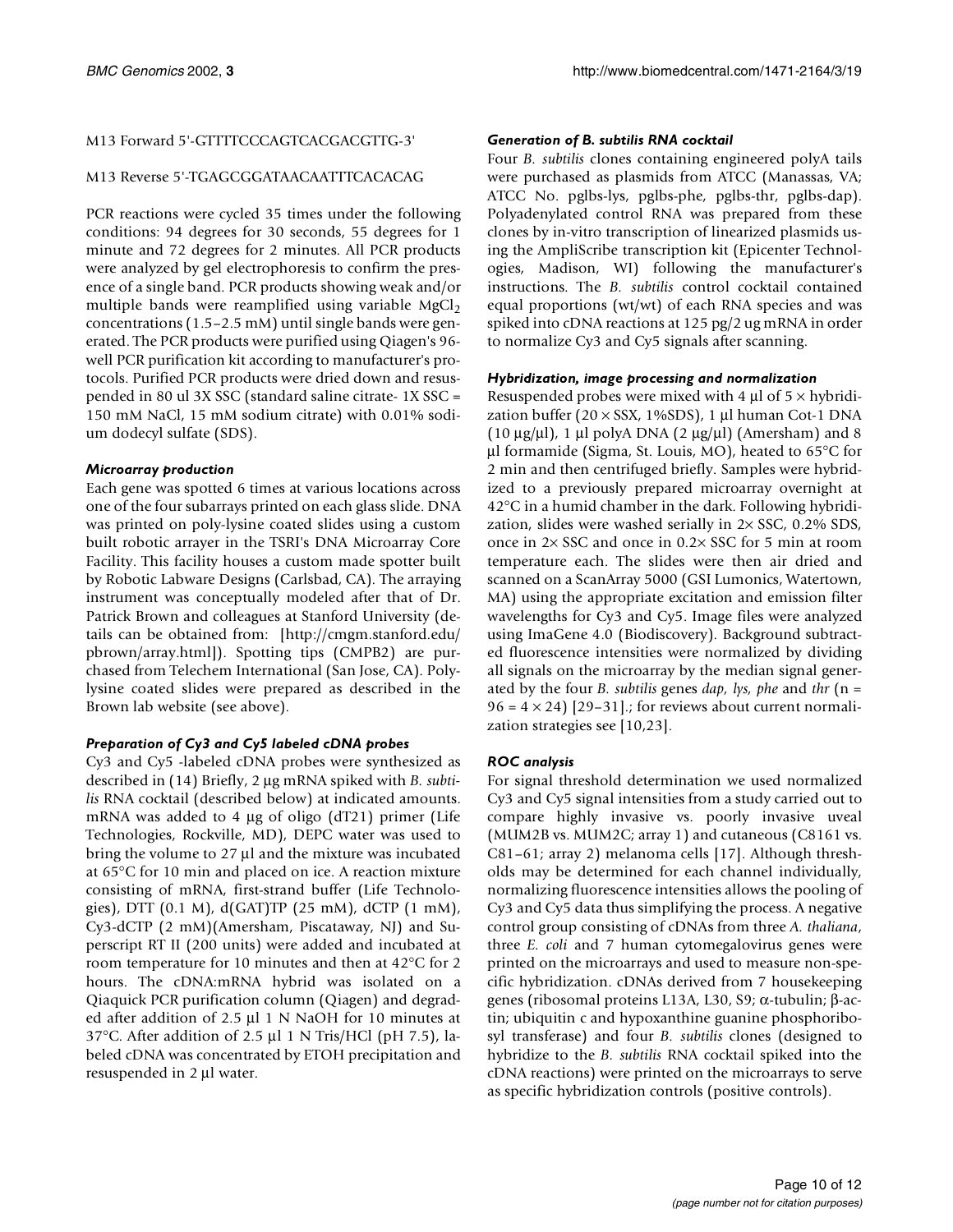#### *Steps for construction of the ROC curves*

1: Divide the positive and negative control signals arithmetically into an appropriate number of intervals (e.g. 20–30) with the resulting limits termed 'thresholds'  $(T_j)$ . Alternatively, each observed measurement point (i.e. sig[nal from positive and negative controls\) may be used as](http://www.stat.rice.edu/stat/techr.html) Tj. (Scott, DW; 1976. Nonparametric Probability Density Estimation by Optimization Theoretic Techniques, Technical report TR476-131-1, [http://www.stat.rice.edu/stat/ techr.html])

2: Specificity Sp<sub>j</sub> and Sensitivity Se<sub>j</sub> obtained with each threshold value T<sub>j</sub> are calculated as the proportion of positive results in the positive and negative results in the negative reference group, respectively. Note that these calculations are estimates of type I and type II errors (equivalent to α and β errors) for each threshold.

3: Draw a ROC curve by plotting the false positive rate or (100 – specificity) on the x-axis. The y-axis shows the true positive rate or sensitivity. The area under the ROC plot is an estimator of the discriminatory power of selecting a cut-off and varies from array to array. The area of the ROC plot was calculated as the sum of

Area = 
$$
\sum \{ [\alpha_{t(n)} - (\alpha_{t(n+1)}) ] / [1-\beta_{t(n)}] \}
$$

where t(n) denotes the threshold n = 1, 2,...22,  $\alpha$  = alpha error, and β= beta error. (For a detailed description of ROC-area calculation: [15,16]). A sum of 0.5 indicates that negative and positive test groups cannot be distinguished. A ROC curve representing a parameter with no discrimination at all is a 45° diagonal line from the left lower corner (0% true positive rate and 0% false positive rate) to the upper right corner (100% true positive rate and 100% false positive rate) with an area under the curve of 0.5. A parameter with no overlap between the two conditions will discriminate perfectly and has an ROC curve passing along the y-axis to the upper left corner (100% true positive rate and 0% false positive rate) to end again in the upper right corner with an area under the curve of 1.0. Software for ROC analysis is available commercially or as spreadsheet calculation macros [24].

## **Acknowledgements**

This work was supported by NIH grants GM46902 and CA47858 to Vito Quaranta and grants 13321-MED (Austrian Science Foundation), 8339 (Austrian National Bank Vienna) both to Gernot Desoye. We thank Jim Koziol for critical reading of the manuscript.

#### **References**

- 1. [Young RA:](http://www.ncbi.nlm.nih.gov/entrez/query.fcgi?cmd=Retrieve&db=PubMed&dopt=Abstract&list_uids=10929708) **[Biomedical discovery with DNA arrays.](http://www.ncbi.nlm.nih.gov/entrez/query.fcgi?cmd=Retrieve&db=PubMed&dopt=Abstract&list_uids=10929708)** *Cell* 2000, **102:**9-15
- 2. [Bilban M, Head S, Desoye G, Quaranta V:](http://www.ncbi.nlm.nih.gov/entrez/query.fcgi?cmd=Retrieve&db=PubMed&dopt=Abstract&list_uids=10831133) **[DNA microarrays: a](http://www.ncbi.nlm.nih.gov/entrez/query.fcgi?cmd=Retrieve&db=PubMed&dopt=Abstract&list_uids=10831133) [novel approach to investigate genomics in trophoblast inva](http://www.ncbi.nlm.nih.gov/entrez/query.fcgi?cmd=Retrieve&db=PubMed&dopt=Abstract&list_uids=10831133)[sion – a review.](http://www.ncbi.nlm.nih.gov/entrez/query.fcgi?cmd=Retrieve&db=PubMed&dopt=Abstract&list_uids=10831133)** *Placenta* 2000, **21(Suppl A):**S99-105
- 3. [Claverie JM:](http://www.ncbi.nlm.nih.gov/entrez/query.fcgi?cmd=Retrieve&db=PubMed&dopt=Abstract&list_uids=10469833) **[Computational methods for the identification of](http://www.ncbi.nlm.nih.gov/entrez/query.fcgi?cmd=Retrieve&db=PubMed&dopt=Abstract&list_uids=10469833) [differential and coordinated gene expression.](http://www.ncbi.nlm.nih.gov/entrez/query.fcgi?cmd=Retrieve&db=PubMed&dopt=Abstract&list_uids=10469833)** *Hum Mol Genet* 1999, **8:**1821-1832
- 4. Kane MD, latkoe TA, Stumpf CR, Lu J, Thomas JD, Madore S|: [As](http://www.ncbi.nlm.nih.gov/entrez/query.fcgi?cmd=Retrieve&db=PubMed&dopt=Abstract&list_uids=11071945)**[sessment of the sensitivity and specificity of oligonucleotide](http://www.ncbi.nlm.nih.gov/entrez/query.fcgi?cmd=Retrieve&db=PubMed&dopt=Abstract&list_uids=11071945) [\(50 mer\) microarrays.](http://www.ncbi.nlm.nih.gov/entrez/query.fcgi?cmd=Retrieve&db=PubMed&dopt=Abstract&list_uids=11071945)** *Nucleic Acids Res* 2000, **28:**4552-4557
- 5. [Lee ML, Kuo FC, Whitmore GA, Sklar J:](http://www.ncbi.nlm.nih.gov/entrez/query.fcgi?cmd=Retrieve&db=PubMed&dopt=Abstract&list_uids=10963655) **[Importance of replica](http://www.ncbi.nlm.nih.gov/entrez/query.fcgi?cmd=Retrieve&db=PubMed&dopt=Abstract&list_uids=27599)[tion in microarray gene expression studies: statistical meth](http://www.ncbi.nlm.nih.gov/entrez/query.fcgi?cmd=Retrieve&db=PubMed&dopt=Abstract&list_uids=27599)[ods and evidence from repetitive cDNA hybridizations.](http://www.ncbi.nlm.nih.gov/entrez/query.fcgi?cmd=Retrieve&db=PubMed&dopt=Abstract&list_uids=27599)** *Proc Natl Acad Sci U S A* 2000, **97:**9834-9839
- 6. [Schuchhardt J, Beule D, Malik A, Wolski E, Eickhoff H, Lehrach H,](http://www.ncbi.nlm.nih.gov/entrez/query.fcgi?cmd=Retrieve&db=PubMed&dopt=Abstract&list_uids=10773095) [Herzel H:](http://www.ncbi.nlm.nih.gov/entrez/query.fcgi?cmd=Retrieve&db=PubMed&dopt=Abstract&list_uids=10773095) **[Normalization strategies for cDNA microarrays.](http://www.ncbi.nlm.nih.gov/entrez/query.fcgi?cmd=Retrieve&db=PubMed&dopt=Abstract&list_uids=10773095)** *Nucleic Acids Res* 2000, **28:**E47
- 7. [Hughes TR, Mao M, Jones AR, Burchard J, Marton MJ, Shannon KW,](http://www.ncbi.nlm.nih.gov/entrez/query.fcgi?cmd=Retrieve&db=PubMed&dopt=Abstract&list_uids=11283592) [Lefkowitz SM, Ziman M, Schelter JM, Meyer MR,](http://www.ncbi.nlm.nih.gov/entrez/query.fcgi?cmd=Retrieve&db=PubMed&dopt=Abstract&list_uids=11283592) *et al*: **[Expression](http://www.ncbi.nlm.nih.gov/entrez/query.fcgi?cmd=Retrieve&db=PubMed&dopt=Abstract&list_uids=11283592) [profiling using microarrays fabricated by an ink-jet oligonu](http://www.ncbi.nlm.nih.gov/entrez/query.fcgi?cmd=Retrieve&db=PubMed&dopt=Abstract&list_uids=11283592)[cleotide synthesizer.](http://www.ncbi.nlm.nih.gov/entrez/query.fcgi?cmd=Retrieve&db=PubMed&dopt=Abstract&list_uids=11283592)** *Nat Biotechnol* 2001, **19:**342-347
- 8. [Mills JC, Gordon JI:](http://www.ncbi.nlm.nih.gov/entrez/query.fcgi?cmd=Retrieve&db=PubMed&dopt=Abstract&list_uids=11470887) **[A new approach for filtering noise from](http://www.ncbi.nlm.nih.gov/entrez/query.fcgi?cmd=Retrieve&db=PubMed&dopt=Abstract&list_uids=55837) [high-density oligonucleotide microarray datasets.](http://www.ncbi.nlm.nih.gov/entrez/query.fcgi?cmd=Retrieve&db=PubMed&dopt=Abstract&list_uids=55837)** *Nucleic Acids Res* 2001, **29:**E72
- 9. [Tseng GC, Oh MK, Rohlin L, Liao JC, Wong WH:](http://www.ncbi.nlm.nih.gov/entrez/query.fcgi?cmd=Retrieve&db=PubMed&dopt=Abstract&list_uids=11410663) **[Issues in cDNA](http://www.ncbi.nlm.nih.gov/entrez/query.fcgi?cmd=Retrieve&db=PubMed&dopt=Abstract&list_uids=55725) [microarray analysis: quality filtering, channel normalization,](http://www.ncbi.nlm.nih.gov/entrez/query.fcgi?cmd=Retrieve&db=PubMed&dopt=Abstract&list_uids=55725) [models of variations and assessment of gene effects.](http://www.ncbi.nlm.nih.gov/entrez/query.fcgi?cmd=Retrieve&db=PubMed&dopt=Abstract&list_uids=55725)** *Nucleic Acids Res* 2001, **29:**2549-2557
- 10. Bilban M, Buehler LK, Head S, Desoye G, Quaranta V: **Normalizing DNA microarray data.** *Curr Issues Mol Biol* 2002
- 11. [Bartosiewicz M, Trounstine M, Barker D, Johnston R, Buckpitt A:](http://www.ncbi.nlm.nih.gov/entrez/query.fcgi?cmd=Retrieve&db=PubMed&dopt=Abstract&list_uids=10729191) **[De](http://www.ncbi.nlm.nih.gov/entrez/query.fcgi?cmd=Retrieve&db=PubMed&dopt=Abstract&list_uids=10.1006/abbi.2000.1700)[velopment of a toxicological gene array and quantitative as](http://www.ncbi.nlm.nih.gov/entrez/query.fcgi?cmd=Retrieve&db=PubMed&dopt=Abstract&list_uids=10.1006/abbi.2000.1700)[sessment of this technology.](http://www.ncbi.nlm.nih.gov/entrez/query.fcgi?cmd=Retrieve&db=PubMed&dopt=Abstract&list_uids=10.1006/abbi.2000.1700)** *Arch Biochem Biophys* 2000, **376:**66- 73
- 12. [Yue H, Eastman PS, Wang BB, Minor J, Doctolero MH, Nuttall RL,](http://www.ncbi.nlm.nih.gov/entrez/query.fcgi?cmd=Retrieve&db=PubMed&dopt=Abstract&list_uids=11292855) [Stack R, Becker JW, Montgomery JR, Vainer M, Johnston R:](http://www.ncbi.nlm.nih.gov/entrez/query.fcgi?cmd=Retrieve&db=PubMed&dopt=Abstract&list_uids=11292855) **[An eval](http://www.ncbi.nlm.nih.gov/entrez/query.fcgi?cmd=Retrieve&db=PubMed&dopt=Abstract&list_uids=31325)[uation of the performance of cDNA microarrays for detect](http://www.ncbi.nlm.nih.gov/entrez/query.fcgi?cmd=Retrieve&db=PubMed&dopt=Abstract&list_uids=31325)[ing changes in global mRNA expression.](http://www.ncbi.nlm.nih.gov/entrez/query.fcgi?cmd=Retrieve&db=PubMed&dopt=Abstract&list_uids=31325)** *Nucleic Acids Res* 2001, **29:**E41
- 13. [Lou XJ, Schena M, Horrigan FT, Lawn RM, Davis RW:](http://www.ncbi.nlm.nih.gov/entrez/query.fcgi?cmd=Retrieve&db=PubMed&dopt=Abstract&list_uids=11462845) **[Expression](http://www.ncbi.nlm.nih.gov/entrez/query.fcgi?cmd=Retrieve&db=PubMed&dopt=Abstract&list_uids=11462845) [monitoring using cDNA microarrays. A general protocol.](http://www.ncbi.nlm.nih.gov/entrez/query.fcgi?cmd=Retrieve&db=PubMed&dopt=Abstract&list_uids=11462845)** *Methods Mol Biol* 2001, **175:**323-340
- 14. [Dorfman DD, Alf E Jr:](http://www.ncbi.nlm.nih.gov/entrez/query.fcgi?cmd=Retrieve&db=PubMed&dopt=Abstract&list_uids=5239566) **[Maximum likelihood estimation of pa](http://www.ncbi.nlm.nih.gov/entrez/query.fcgi?cmd=Retrieve&db=PubMed&dopt=Abstract&list_uids=5239566)[rameters of signal detection theory – a direct solution.](http://www.ncbi.nlm.nih.gov/entrez/query.fcgi?cmd=Retrieve&db=PubMed&dopt=Abstract&list_uids=5239566)** *Psychometrika* 1968, **33:**117-124
- 15. [Hanley JA, McNeil BJ:](http://www.ncbi.nlm.nih.gov/entrez/query.fcgi?cmd=Retrieve&db=PubMed&dopt=Abstract&list_uids=7063747) **[The meaning and use of the area under a](http://www.ncbi.nlm.nih.gov/entrez/query.fcgi?cmd=Retrieve&db=PubMed&dopt=Abstract&list_uids=7063747) [receiver operating characteristic \(ROC\) curve.](http://www.ncbi.nlm.nih.gov/entrez/query.fcgi?cmd=Retrieve&db=PubMed&dopt=Abstract&list_uids=7063747)** *Radiology* 1982, **143:**29-36
- 16. [Metz CE:](http://www.ncbi.nlm.nih.gov/entrez/query.fcgi?cmd=Retrieve&db=PubMed&dopt=Abstract&list_uids=112681) **[Basic principles of ROC analysis.](http://www.ncbi.nlm.nih.gov/entrez/query.fcgi?cmd=Retrieve&db=PubMed&dopt=Abstract&list_uids=112681)** *Semin Nucl Med* 1978, **8:**283-298
- 17. [Seftor RE, Seftor EA, Koshikawa N, Meltzer PS, Gardner LM, Bilban](http://www.ncbi.nlm.nih.gov/entrez/query.fcgi?cmd=Retrieve&db=PubMed&dopt=Abstract&list_uids=11522618) [M, Stetler-Stevenson WG, Quaranta V, Hendrix MJ:](http://www.ncbi.nlm.nih.gov/entrez/query.fcgi?cmd=Retrieve&db=PubMed&dopt=Abstract&list_uids=11522618) **[Cooperative](http://www.ncbi.nlm.nih.gov/entrez/query.fcgi?cmd=Retrieve&db=PubMed&dopt=Abstract&list_uids=11522618) [interactions of laminin 5 gamma2 chain, matrix metallopro](http://www.ncbi.nlm.nih.gov/entrez/query.fcgi?cmd=Retrieve&db=PubMed&dopt=Abstract&list_uids=11522618)teinase-2, and membrane type-1-matrix/metalloproteinase are required for mimicry of embryonic vasculogenesis by ag[gressive melanoma.](http://www.ncbi.nlm.nih.gov/entrez/query.fcgi?cmd=Retrieve&db=PubMed&dopt=Abstract&list_uids=11522618)** *Cancer Res* 2001, **61:**6322-6327
- 18. Schmitt AO, Herwig R, Meier-Ewert S, Lehrach H: **High-density cDNA grids for hybridization fingerprinting experiments.** *In PCR applications (Edited by: Innis MA, Gelfand DH, Sninsky JJ) Academic Press* 1999, 457-472
- 19. [Sakai K, Higuchi H, Matsubara K, Kato K:](http://www.ncbi.nlm.nih.gov/entrez/query.fcgi?cmd=Retrieve&db=PubMed&dopt=Abstract&list_uids=11078580) **[Microarray hybridiza](http://www.ncbi.nlm.nih.gov/entrez/query.fcgi?cmd=Retrieve&db=PubMed&dopt=Abstract&list_uids=10.1006/abio.2000.4831)[tion with fractionated cDNA: enhanced identification of dif](http://www.ncbi.nlm.nih.gov/entrez/query.fcgi?cmd=Retrieve&db=PubMed&dopt=Abstract&list_uids=10.1006/abio.2000.4831)[ferentially expressed genes.](http://www.ncbi.nlm.nih.gov/entrez/query.fcgi?cmd=Retrieve&db=PubMed&dopt=Abstract&list_uids=10.1006/abio.2000.4831)** *Anal Biochem* 2000, **287:**32-37
- 20. Chen Y, Dougherty ER, Bittner ML: **Ratio-based decisions and the quantitative analysis of cDNA microarray images.** *J. Biomed optics* 1997, **2:**364-374
- 21. [Geiss GK, Bumgarner RE, An MC, Agy MB, 't Wout AB, Hammers](http://www.ncbi.nlm.nih.gov/entrez/query.fcgi?cmd=Retrieve&db=PubMed&dopt=Abstract&list_uids=10612655)[mark E, Carter VS, Upchurch D, Mullins JI, Katze MG:](http://www.ncbi.nlm.nih.gov/entrez/query.fcgi?cmd=Retrieve&db=PubMed&dopt=Abstract&list_uids=10612655) **[Large-scale](http://www.ncbi.nlm.nih.gov/entrez/query.fcgi?cmd=Retrieve&db=PubMed&dopt=Abstract&list_uids=10.1006/viro.1999.0044) [monitoring of host cell gene expression during HIV-1 infec](http://www.ncbi.nlm.nih.gov/entrez/query.fcgi?cmd=Retrieve&db=PubMed&dopt=Abstract&list_uids=10.1006/viro.1999.0044)[tion using cDNA microarrays.](http://www.ncbi.nlm.nih.gov/entrez/query.fcgi?cmd=Retrieve&db=PubMed&dopt=Abstract&list_uids=10.1006/viro.1999.0044)** *Virology* 2000, **266:**8-16
- 22. [Cunningham MJ, Liang S, Fuhrman S, Seilhamer JJ, Somogyi R:](http://www.ncbi.nlm.nih.gov/entrez/query.fcgi?cmd=Retrieve&db=PubMed&dopt=Abstract&list_uids=11083097) **[Gene](http://www.ncbi.nlm.nih.gov/entrez/query.fcgi?cmd=Retrieve&db=PubMed&dopt=Abstract&list_uids=11083097) [expression microarray data analysis for toxicology profiling.](http://www.ncbi.nlm.nih.gov/entrez/query.fcgi?cmd=Retrieve&db=PubMed&dopt=Abstract&list_uids=11083097)** *Ann N Y Acad Sci* 2000, **919:**52-67
- 23. [Quackenbush J:](http://www.ncbi.nlm.nih.gov/entrez/query.fcgi?cmd=Retrieve&db=PubMed&dopt=Abstract&list_uids=11389458) **[Computational analysis of microarray data.](http://www.ncbi.nlm.nih.gov/entrez/query.fcgi?cmd=Retrieve&db=PubMed&dopt=Abstract&list_uids=10.1038/35076576)** *Nat Rev Genet* 2001, **2:**418-427
- 24. [Greiner M, Pfeiffer D, Smith RD:](http://www.ncbi.nlm.nih.gov/entrez/query.fcgi?cmd=Retrieve&db=PubMed&dopt=Abstract&list_uids=10802332) **[Principles and practical applica](http://www.ncbi.nlm.nih.gov/entrez/query.fcgi?cmd=Retrieve&db=PubMed&dopt=Abstract&list_uids=10802332)[tion of the receiver-operating characteristic analysis for di](http://www.ncbi.nlm.nih.gov/entrez/query.fcgi?cmd=Retrieve&db=PubMed&dopt=Abstract&list_uids=10802332)[agnostic tests.](http://www.ncbi.nlm.nih.gov/entrez/query.fcgi?cmd=Retrieve&db=PubMed&dopt=Abstract&list_uids=10802332)** *Prev Vet Med* 2000, **45:**23-41
- 25. [Rocke DM, Durbin B:](http://www.ncbi.nlm.nih.gov/entrez/query.fcgi?cmd=Retrieve&db=PubMed&dopt=Abstract&list_uids=11747612) **[A model for measurement error for gene](http://www.ncbi.nlm.nih.gov/entrez/query.fcgi?cmd=Retrieve&db=PubMed&dopt=Abstract&list_uids=10.1089/106652701753307485) [expression arrays.](http://www.ncbi.nlm.nih.gov/entrez/query.fcgi?cmd=Retrieve&db=PubMed&dopt=Abstract&list_uids=10.1089/106652701753307485)** *J Comput Biol* 2001, **8:**557-569
- 26. [Yang MC, Ruan QG, Yang JJ, Eckenrode S, Wu S, McIndoe RA, She](http://www.ncbi.nlm.nih.gov/entrez/query.fcgi?cmd=Retrieve&db=PubMed&dopt=Abstract&list_uids=11595791) [JX:](http://www.ncbi.nlm.nih.gov/entrez/query.fcgi?cmd=Retrieve&db=PubMed&dopt=Abstract&list_uids=11595791) **[A statistical method for flagging weak spots improves](http://www.ncbi.nlm.nih.gov/entrez/query.fcgi?cmd=Retrieve&db=PubMed&dopt=Abstract&list_uids=11595791)**